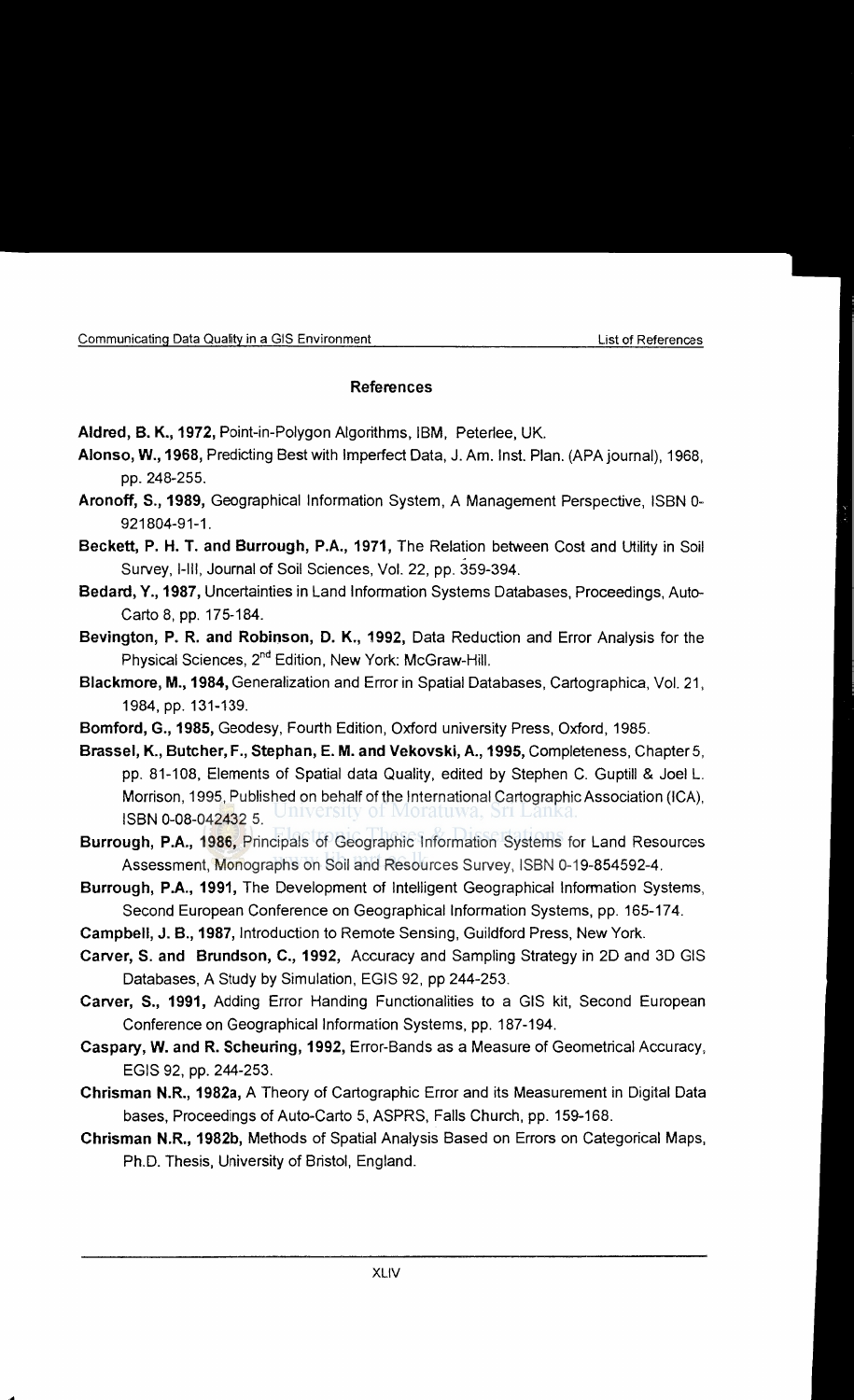...

- **Chrisman N.R., 1983,** Epsilon filtering, A technique for Automated Scale Changing, Technical Papers of the 43<sup>rd</sup> Annual Meeting of the American Congress on Surveying and Mapping, pp. 322-331.
- **Chrisman N.R., 1984,** The Role of Quality Information in the Long-term Functioning of a Geographic Information Systems, Cartographica, Vol. 21. No.2, pp. 79-87.
- **Chrisman N.R., 1987,** Obtaining Information on Quality of Digital Data, Proceedings, Auto-Carte 8, pp. 350-358.
- **Chrisman, N. and McGranaghan, 1990,** Accuracy of Spatial Databases, Unit45 in Technical Issues of GIS of the NCGIA Core Curriculum, 1990.
- **Clarke, D. G., Cooper, A. K., Liebenberg, E. C. and van Rooyen, M. H., 1992,** Exchanging Data Quality Information, Chapter 2, A National Standard for Exchange of Digital Geereferenced Information, National Research Institute for Mathematical Sciences, Republic of South Africa.
- **Congalton R.G., 1988,** A Comparison of Sampling Schemes Used in Generating Error Matrices for Assessing the Accuracy of Maps Generated from Remotely Sensed Data, Photogrammetric Engineering & Remote Sensing, Vol. 54, No 5, pp. 593-600.
- **Congalton R.G., 1991,** A Review of Assessing the Accuracy of Classification of Remotely Sensed Data, Remote Sensing of the Environment, Vol. 37, pp. 35-46 ( 1991)
- **Douglas M. Johnston,** Quality Assurance/Quality Control Procedures for Integrated Training Area Management (ITAM) databases, http://www.gis.uiuc.edu/ research/spatialanalysis/ Quality%20Assurance.htm.
- **Drummond, J. and Ramlal, 8., 1992,** A Prototype Uncertainty Sub-System Implemented in ITC's ILWIS PC-based GIS, and tested in a Dutch Land Reallotment Project, EGIS 92, pp 234-243.
- **Drummond, J. E., 1987,** A framework for Handling Error in Geographic Data Manipulation, ITC Journal 1987-1, 73-82.
- **Drummond, J. E., 1989,** Models and Data Quality Handled in a dBase/AutoCAD GIS, lTC Journal1989-3/4, 205-211.
- **Drummond, J. E., 1991,** Determining and Processing Quality Parameters in Geographical Information Systems, Ph.D. thesis, The University of Newcastle upon Tyne, 1991.
- **Drummond, J. E., 1995,** Positional Accuracy, Chapter 3, pp. 31-58, Elements of Spatial data Quality, edited by Stephen C. Guptill & Joel L. Morrison, 1995, Published on behalf of the International Cartographic Association (ICA), ISBN 0-08-042432 5.
- **Dunn.R, A.R.Harrison and J.C.White, 1990,** Positional Accuracy and Measurement Error in Digital Databases of Land Use; an Empirical Study, Geographical Information Systems, 1990, Vol. 4, No.4, 385-398.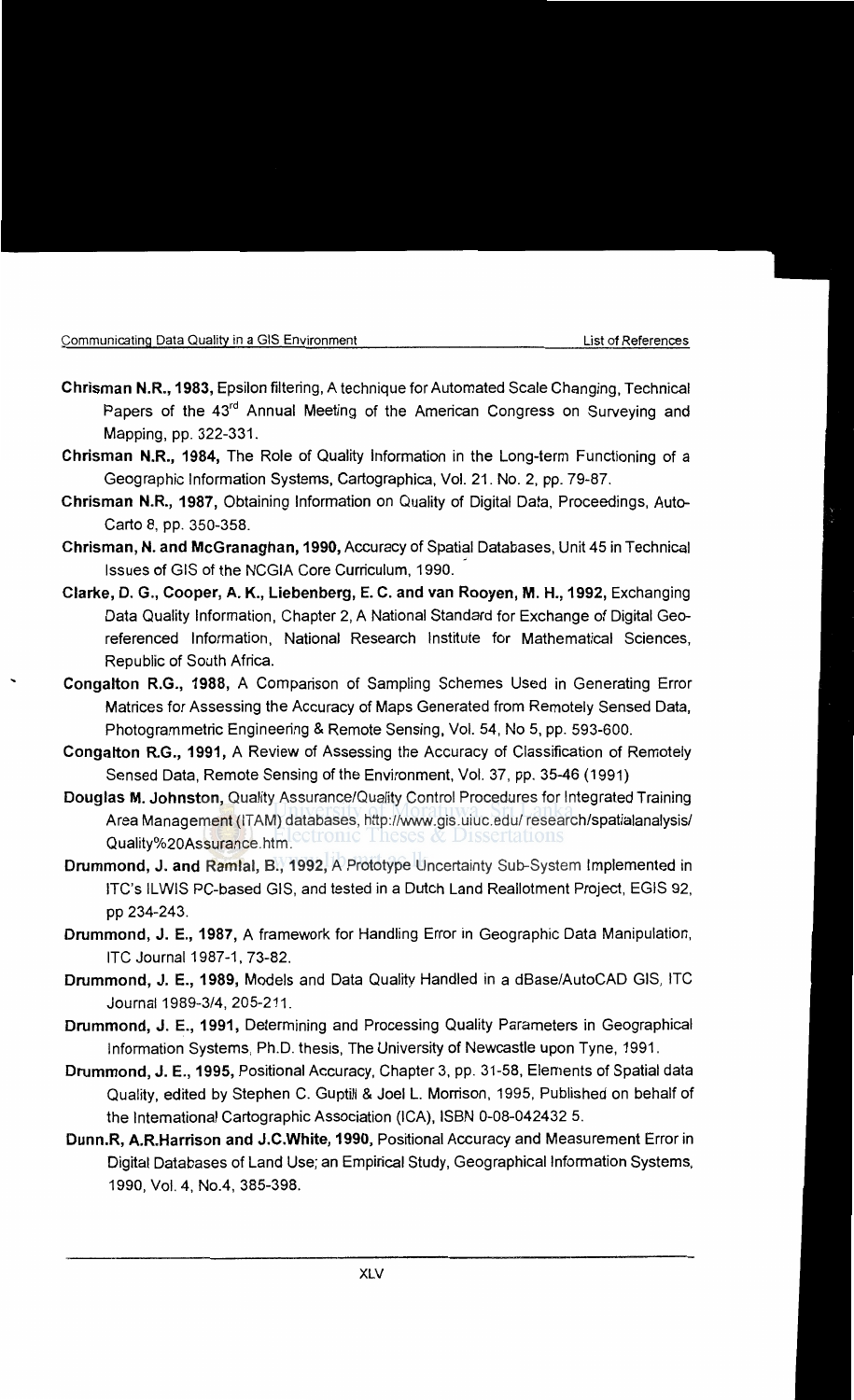- Federal Geographic Data Committee, 1994, Content Standards For Geospatial Metadata, Reston, VA:USGS.
- Federal Geographic Data Committee, 1998, Geospatial Positioning Accuracy Standards; Part3, FGDC. Washington.
- Fegeas, R. G., Cascio, J. L. and Lazar, R. A., 1992, An Overview of FIPS 173, The Spatial Data Transfer Standard, Cartography and Geographical Information Systems, Vol. 19, pp. 278-293.
- Frolov, Y.S. and Maling, D. H., 1969, The Accuracy of Area Measurement by Point Counting Techniques, Cartographic Journal, Vol. 6, pp. 21-35.
- Giles M. Foody, On the Compensation for Chance Agreement in Image Classification Accuracy Assessment, Photogrammetric Engineering & Remote Sensing, Vol. 58, No 10, October 1992, pp. 1459-1460.
- Goodchild, M. F., 1978, Statistical Aspects of the Polygon Overlay Problem, Harvard Papers on Geographical Information Systems, Vol. 6.
- Goodchild, M. F., 1980, Fractals and the Accuracy of Geographical Measures, Mathematical Geology, 12, pp. 85-98.
- Goodchild, M. F., 1989, Modelling Error in Objects and Fields, Chapter 10, The Accuracy of Spatial Databases, ISBN 0-85066-847-6, pp. 107-113
- Goodchild, M.F. 1995. Attribute Accuracy, Elements of Spatial Data Quality, Edited by S.C. Guptill and J.L. Morrison. New York: Elsevier Science Ltd., pp. 59-80.
- Goodchild, M.F., and G.J. Hunter. 1997. A Simple Positional Accuracy Measure for Linear Features. International Journal of Geographical Information Science. 11 (3): 299-306.
- Gray J. Hunter and Michael .F. Goodchild, 1995, Dealing with Error in Spatial Databases, A Simple Case Study, Photogrammetric Engineering & Remote Sensing, Vol. 61, No 5, May 1995, pp. 529-537.
- Greenland, A., R.M. Socher and M.R. Thompson, 1985, Statistical Evaluation of accuracy for Digital Cartographic Databases, Proceedings, Auto-Carte 7.
- Heuvelink, G. B. M. and Burrough, P. A.,1993, Error Propagation in Cartographic Modelling using Boolean Logic and Continuous Classification, International Journal of Geographical Information Systems, 1993, Vol.?, No.3, pp. 231-246.
- Hord, R.M. and Brooner, 1976, Land Use Map Accuracy Criteria, Photogrammetric Engineering & Remote Sensing, Vol. 42, No 5.
- Hosken, E. J. (1988). Design and Utilization of a Computerized Land Information System, Ph.D. thesis. Department of Surveying, University of Newcastle upon Tyne.
- Hudson, D., 1988, Some Comments on Data Quality in a GIS, Technical papers of the 1988, ACSM-ASPRS Annual Convention, Vol. 2 (Cartography), pp. 203-210
- J.P. de Oliveira, 1992, Generation of Data Quality Parameters in a GIS, lTC MSc Thesis.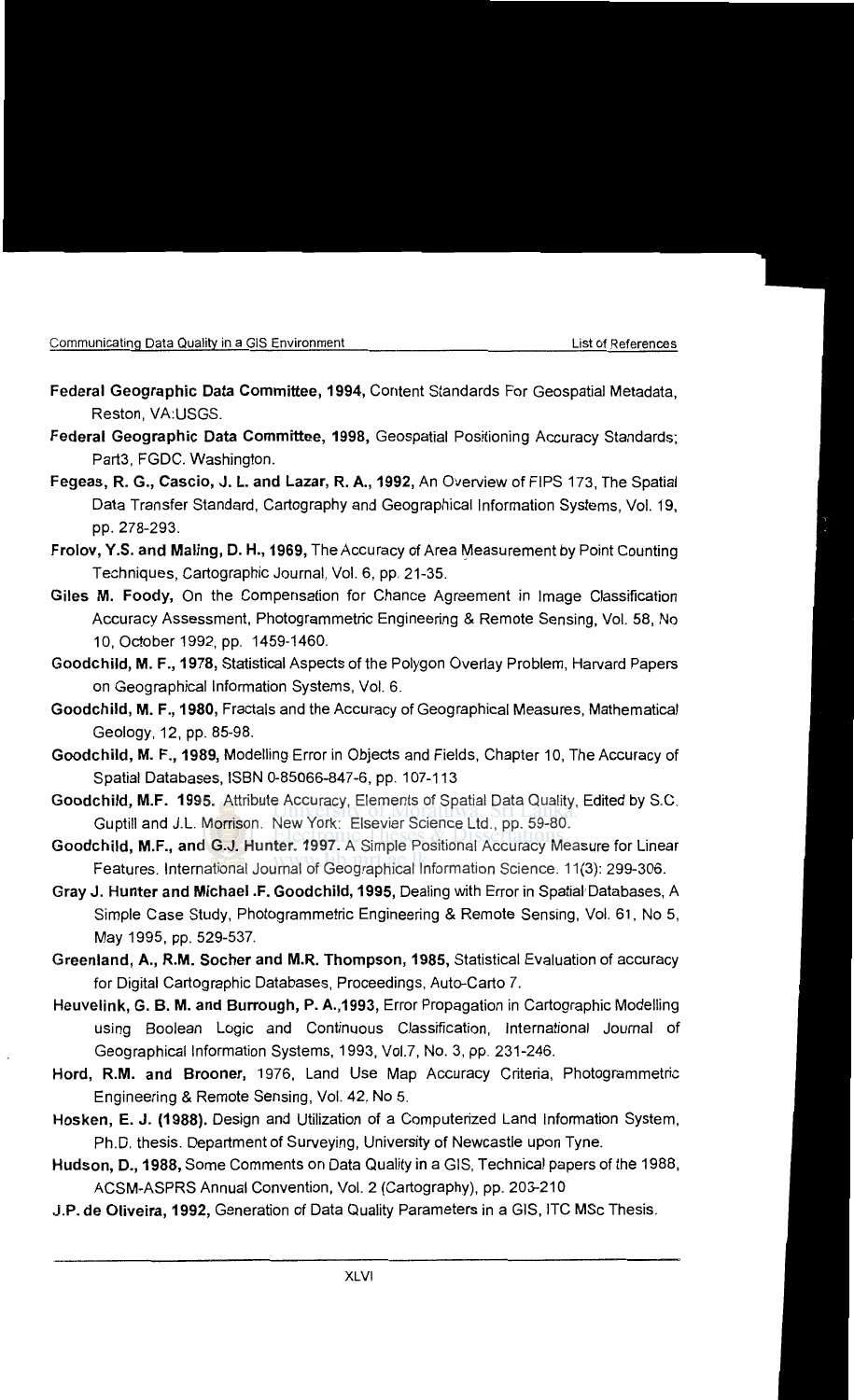- **Jeffrey L. Nugent, 1995,** Quality Control Techniques for a GIS Database Development Project, Photogrammetric Engineering & Remote Sensing, Vol. 61, No. 5 , pp. 523-527.
- **Kennedy-Smith, G.M.,** 1986, Data Quality- a management philosophy, proceedings, Auto-Carte, London RICS.
- **Lee, Y. C., 1985,** Comparison of Planimetric and Height Accuracy of Digital Data Maps, Surveying and Mapping, 45, pp. 333-340.
- **Lodwick, W., 1989,** Developing Confidence Limits on Errors of Suitability Analysis in GIS's, Chapter 6, The Accuracy of Spatial Databases, ISBN 0-85066-847-6, pp. 69-80
- **MacDougall, E. 8., 1975,** The Accuracy of Map Overlays, Landscape Planning, 2, pp. 23-30.
- **McAlpine, J, R. and Cook, B. G., 1971,** Data Reliability from Map Overlay Proceedings, Australian and New Zealand Association for the Advancement of Science, 43<sup>rd</sup> Congress.
- **Mead, D.A., 1982,** Assessing Data Quality in a Geographical Information Systems, Remote Sensing for Resource Management, Edited by Johannsen, C.J., and Sanders, J. L., pp. 51-62.
- **Mikhail, E. M., 1976,** Observations and Least Squares, New York, IEP-Dun-Donnely.
- **Moellering, H., 1986,** Digital Cartographic Data Standards, A Report on Evaluation and Empirical Testing, National Committee for Digital Cartographic Standards, Columbus, Ohio.
- **Moellering, H., 1987,** A Draft Proposed Standard for Digital for Digital Cartographic Data, National Committee for Digital Cartographic Standards, American Congress on Surveying and Mapping Report no. 8.
- **Molenaar, M., 1979,** Introduction to the Theory of Observations, PHM 57, ITC1ecture notes.
- **Morrison, J, 1988,** The Proposed Standard for Digital Cartographic Data, The American Cartographer, 15, pp. 129-135
- **National Institute of Standards and Technology, 1994,** Federal Information Processing Standard Publication 173 (Spatial Data Transfer Standard Part I, Version 1.1 ), U.S. Department of Commerce.
- **Newby, P.R.T., 1990,** Quality Management for Surveying, Photogrammetry and Digital Mapping at the Ordnance Survey.
- **Openshaw, S, 1990,** Spatial Referencing for the user in the 1990s, Chapter 16 in The Association for Geographic Information Yearbook 1990, Edited by Foster, M. J. and Shand, P. J., Taylor and Francis. London. 1990
- **Perkal, J., 1966,** On the Length of Empirical Curves, Discussion Paper 10. Michigan Inter University Community of Mathematical Geographers.
- **Poiker, T. K., 1982,** Looking at Computer Cartography, Geo-Joumal, Vol. 6, No.3, pp. 241- 249.